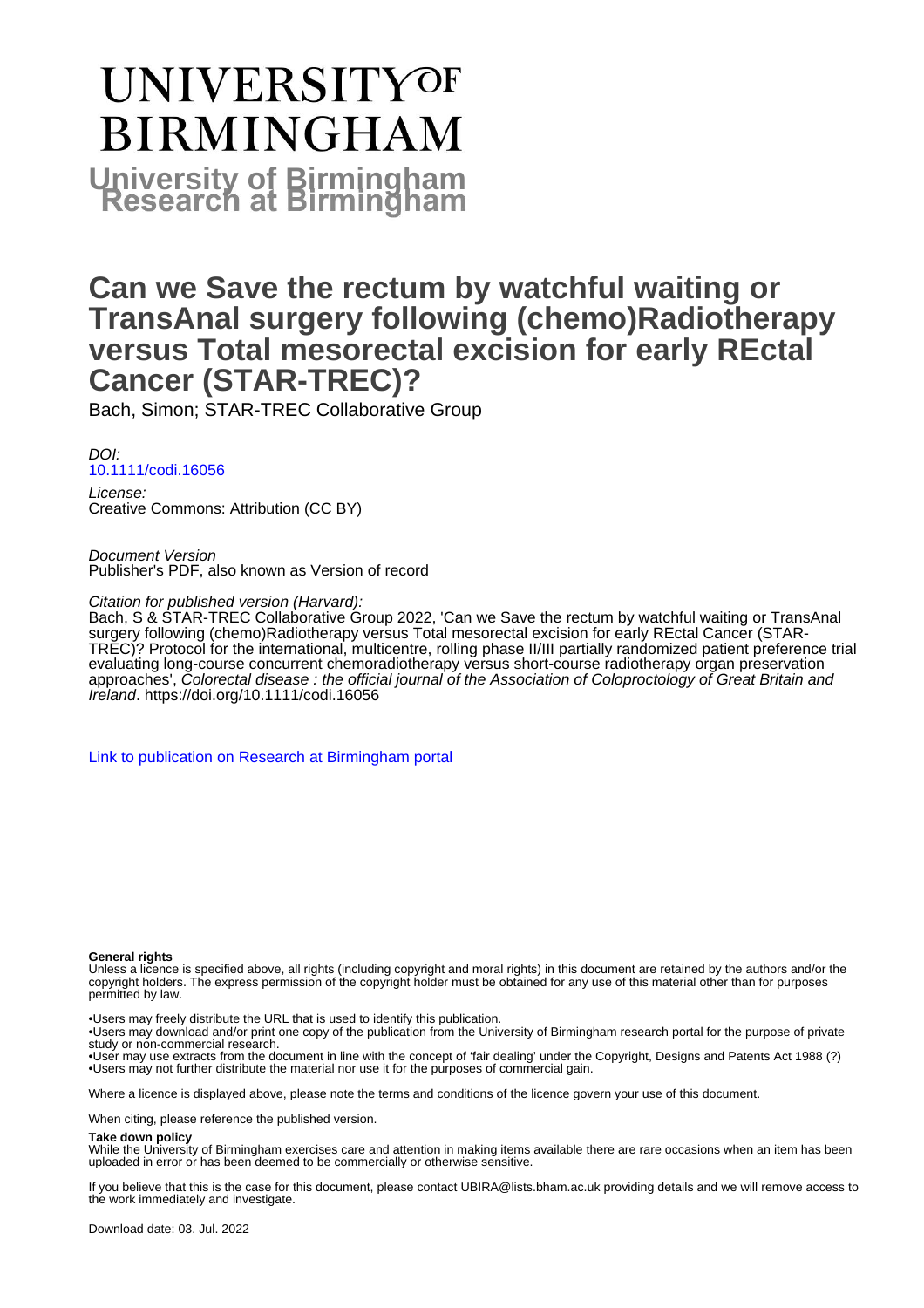DOI: 10.1111/codi.16056

# **STUDY PROTOCOLS**



**Can we Save the rectum by watchful waiting or TransAnal surgery following (chemo)Radiotherapy versus Total mesorectal excision for early REctal Cancer (STAR-TREC)? Protocol for the international, multicentre, rolling phase II/ III partially randomized patient preference trial evaluating long-course concurrent chemoradiotherapy versus short-course radiotherapy organ preservation approaches**

# **Simon P. Bac[h](https://orcid.org/0000-0001-8412-7241)** | **the STAR-TREC Collaborative†**

D3B [Drugs, Devices, Diagnostics and Biomarkers], Cancer Research UK Clinical Trials Unit, Birmingham, UK

#### **Correspondence**

Mr Simon P. Bach, University of Birmingham, Birmingham B15 2TT, UK. Email: [S.P.Bach@bham.ac.uk](mailto:S.P.Bach@bham.ac.uk)

#### **Funding information**

Phase III is funded in the UK by Cancer Research UK (CRUK/19/005), in the Netherlands by Dutch Cancer Society (KUN 2020-13046). The funders had no input into the design and conduct of the project; collection, management, analysis, and interpretation of the data; and preparation, review, or approval of this manuscript.

# **Abstract**

**Aim:** Organ-saving treatment for early-stage rectal cancer can reduce patient-reported side effects compared to standard total mesorectal excision (TME) and preserve quality of life. An optimal strategy for achieving organ preservation and longer-term oncological outcomes are unknown; thus there is a need for high quality trials.

**Method:** Can we Save the rectum by watchful waiting or TransAnal surgery following (chemo)Radiotherapy versus Total mesorectal excision for early REctal Cancer (STAR-TREC) is an international three-arm multicentre, partially randomized controlled trial incorporating an external pilot. In phase III, patients with cT1-3b N0 tumours, ≤40 mm in diameter, who prefer organ preservation are randomized 1:1 between mesorectal long-course chemoradiation versus mesorectal short-course radiotherapy, with selective transanal microsurgery. Patients preferring radical surgery receive TME. STAR-TREC aims to recruit 380 patients to organ preservation and 120 to TME surgery. The primary

† Collaborating members are listed in Appendix S2.

Trial registration: ISRCTN14240288

EudraCT: 2016-000862-49

ClinicalTrials.gov: NCT02945566

Protocol date and version identifier

Protocol version number: 4.0

Protocol date: 10 October 2019

Authors: STAR-TREC Trial Management Group

Revision chronology: Substantial amendment 9: protocol v5.0a 18 January 2021

Primary reason for amendment: Addition of DPYD testing recommendation for patients allocated chemoradiotherapy; Changes to the schedule of events; Addition of reference to the decision regret scale questionnaire; Clarification of adverse event reporting; Clarification of procedure for assessment of expectedness for Investigational Medicinal Product related events; Data sharing request policy information.

Additional changes: Update to the membership of trial committees and administrative contact details; Updated trial schema for clarity; Clarification regarding the analysis of outcome measures using phase II and III data; Minor changes to ensure clarity and consistency.

This is an open access article under the terms of the [Creative Commons Attribution](http://creativecommons.org/licenses/by/4.0/) License, which permits use, distribution and reproduction in any medium, provided the original work is properly cited.

© 2022 The Authors. *Colorectal Disease* published by John Wiley & Sons Ltd on behalf of Association of Coloproctology of Great Britain and Ireland.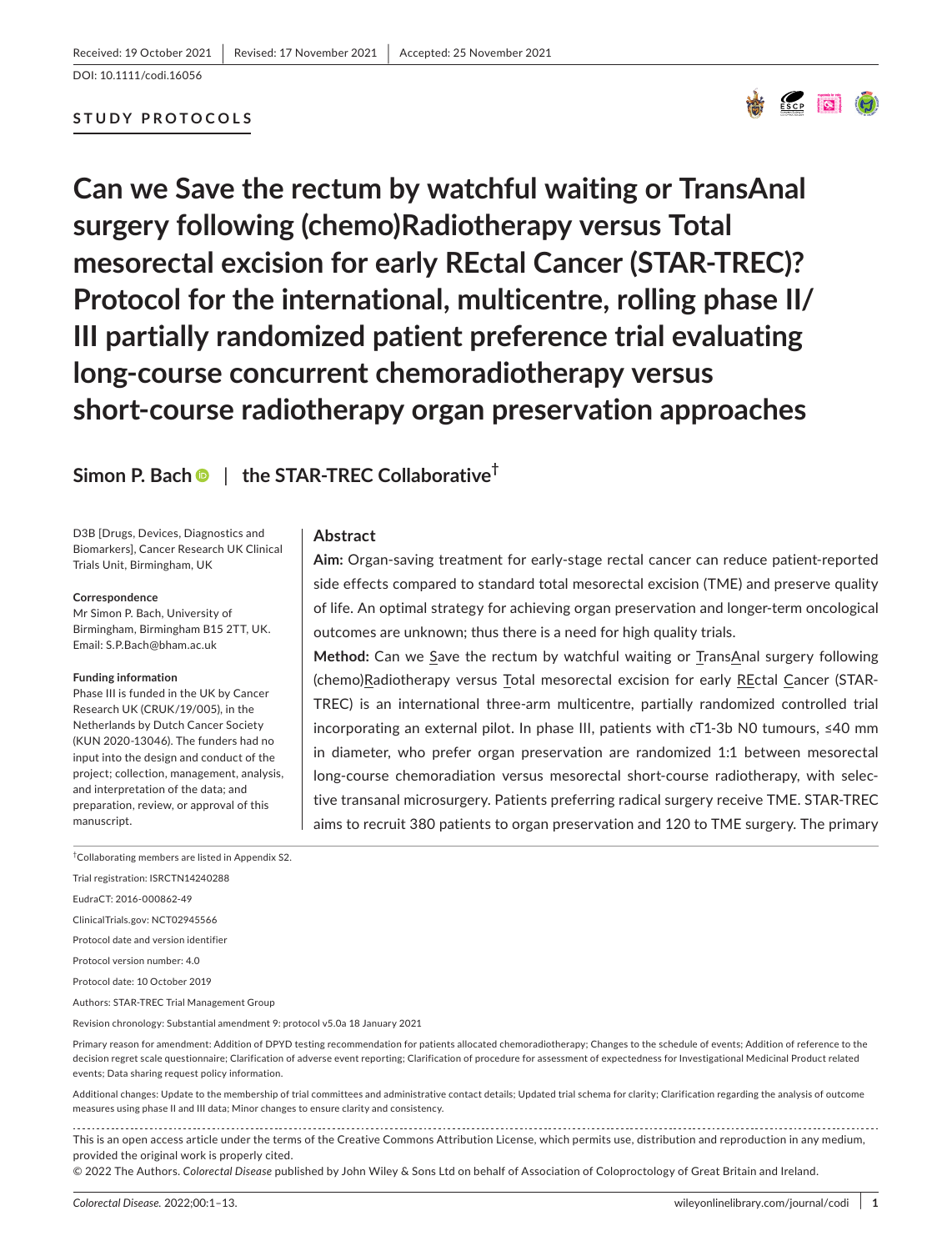

outcome is the rate of organ preservation at 30 months. Secondary clinician-reported outcomes include acute treatment-related toxicity, rate of non-operative management, non-regrowth pelvic tumour control at 36 months, non-regrowth disease-free survival at 36 months and overall survival at 60 months, and patient-reported toxicity, health-related quality of life at baseline, 12 and 24 months. Exploratory biomarker research uses circulating tumour DNA to predict response and relapse.

**Discussion:** STAR-TREC will prospectively evaluate contrasting therapeutic strategies and implement new measures including a smaller mesorectal target volume, two-step response assessment and non-operative management for complete response. The trial will yield important information to guide routine management of patients with early-stage rectal cancer.

#### **KEYWORDS**

chemoradiotherapy, circulating free tumour DNA, complete response, early rectal cancer, organ preservation, short-course radiotherapy, transanal endoscopic microsurgery, watch and wait

# **BACKGROUND**

Bowel cancer is the third most common tumour with over 42 000 new UK cases annually, 447 000 across Europe and 1.93 million worldwide, of which one-third are located in the rectum [1]. Historically, rectal tumours presented symptomatically at a relatively advanced stage; however, the introduction of bowel screening allied with improved access to diagnostic testing has increased the proportion of patients diagnosed with early-stage rectal cancer. Currently 25% of total mesorectal excision (TME) operations performed in the UK are for non-irradiated T1 and T2N0 tumours [2].

Surgery alone to remove the rectum, adhering to the principles of TME, is the current standard of care for treatment of early-stage rectal cancer [3,4]. Unfortunately, rectal resection with TME is associated with substantial morbidity, occasional mortality and considerable impact upon patients' health-related quality of life (HRQoL). Patient groups and the public recognize the potential benefits of an organ preservation approach for the treatment of early-stage rectal cancer to reduce the morbidity associated with radical surgery and consider this a top research priority [5].

The feasibility of an organ-sparing approach for patients with locally advanced rectal cancer has been demonstrated by non-operative management or 'watch and wait', following complete clinical response (cCR) to preoperative chemoradiotherapy (CRT) [6]. Evaluation of organ preservation strategies for early-stage rectal cancer has also gathered momentum in recent years. Initial studies focused upon optimized platforms for transanal local excision such as transanal endoscopic microsurgery (TEM). However, this approach does not achieve acceptable rates of local disease control for the majority of patients with proven rectal malignancy [7]. In addition, the risk of local recurrence following transanal excision is associated with the presence of specific high-risk histopathological features that are only evaluable, and thereby appreciated, once the tumour is removed [8]. Several

studies including CARTS, ACOSOG Z6041 and GRECAR 2 have evaluated conventional CRT combined with local, transanal excision but, despite encouraging long-term outcomes with organ preservation rates of 64%–91% and isolated local relapses of 5% or less [9–11], initial reports highlighted cumulative toxicities from multiple treatments that negated the benefits of an organpreserving approach [12–14]. Systematic reviews currently point to a lack of high quality evidence as a barrier to adoption of organ preservation for patients with early rectal cancer who are considered suitable for TME surgery [15,16.

While CRT is commonly used for organ preservation strategies, short-course radiotherapy (SCRT) may also be considered. The efficacy of preoperative SCRT compared with CRT for prevention of local relapse is supported by two phase III trials in patients with radically excised rectal cancer, where SCRT showed benefits in terms of reduced toxicity [17,18]. SCRT with delayed TEM provided safe and effective organ preservation for frail, elderly patients with cT1 and T2N0 rectal cancer [19]. The TREC trial randomized patients with cT1 and T2N0 rectal cancer to organ preservation via SCRT and TEM versus TME surgery [20]. Organ preservation was associated with fewer serious complications, reduced acute patient-reported toxicity, and consequently had little impact on HRQoL and function at 3 months compared to TME surgery. Sustained benefits in overall HRQoL, social function, body image, and decreased embarrassment about bowel function were also observed up to 3 years with organ preservation versus TME surgery. Organ preservation was achieved in 70% of cases and the risk of unsalvageable local recurrence was extremely low.

TREC [20] and CARTS [13] provided the basis for the design of the international STAR-TREC study to refine and further evaluate novel organ-preserving strategies for early rectal cancer utilizing radiotherapy and local transanal microsurgery. Key aims were to increase the effectiveness of organ-preserving treatment while simultaneously reducing treatment-related toxicity [21]. STAR-TREC introduced a smaller mesorectal (only) target volume, risk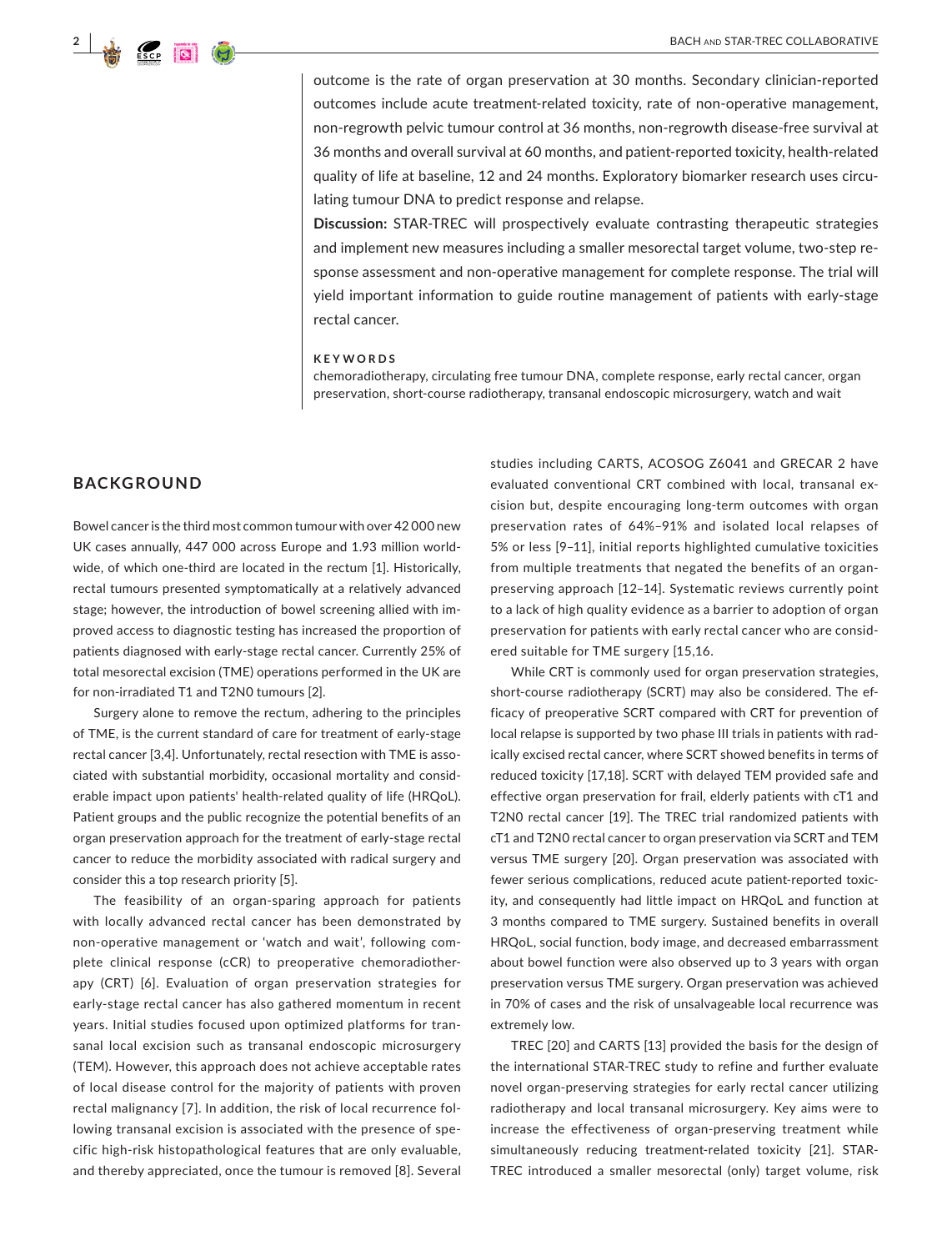adapted for early-stage tumours [22,23], a standardized response assessment up to 20 weeks after commencement of CRT, and nonoperative management of complete response. An external pilot (phase II) demonstrated that it was possible to randomize and accelerate recruitment to a three-way randomized design [24]. STAR-TREC transitioned to a full phase III trial in 2020 via a major protocol amendment (version 4.0, 10 October 2019), introducing a modified study design that allows patients to select either radical surgery or organ preservation. This was based upon feedback from patients who enrolled in phase II, extensive patient and public consultation endorsing patient choice [5], and emergence of more mature trial data highlighting the relative safety of an organ-saving approach compared to TME surgery [20]. Key patient priorities are achieving organ preservation, maintaining quality of life, and provision of safe treatment including the ability to salvage any local recurrence [5]. The objective of STAR-TREC is to evaluate two contrasting organ preservation strategies, using either long-course CRT or SCRT for the treatment of early-stage rectal cancer, in terms of organ preservation rates, toxicity (clinician- and patient-reported) and HRQoL. Consequently, in STAR-TREC the leading question relates to the overall success of an organ preservation strategy, followed by which organ preservation arm facilitates greater organ preservation with the lowest likelihood of toxicity. The study will also establish the oncological safety of this approach, where unsalvageable pelvic failure is a rare event. STAR-TREC follows the recent international consensus statement for the reporting of key outcome measures of organ preservation [25].

# **METHOD**

#### **Study design**

This is an international multicentre, rolling phase II/III trial. Phase II incorporated three-way randomization (1:1:1) between (i) TME surgery, (ii) organ preservation via mesorectal SCRT or (iii) organ preservation via mesorectal CRT [24]. The modified phase III design is a partially randomized, patient preference study, where patients select either (a) TME surgery or (b) organ preservation. Those who prefer organ preservation are randomized (1:1) between (i) organ preservation via mesorectal SCRT or (2) organ preservation via mesorectal CRT.

#### External phase II

An external phase II study was conducted over 2 years, following a 6-month initial setup, to assess the feasibility of a large, multicentre randomized trial comparing radical surgery versus organsaving treatment and selective transanal microsurgery [24]. The primary end-point of phase II was the recruitment rate at 12 and 24 months with targets of ≥4 and ≥6 patients randomized per month

respectively for a total accrual of 120 international cases. The core secondary end-points in phase II were (i) procurement of funding by one international partner, (ii) trial opening by one international partner and (iii) an organ-saving rate >50% at 12 months (following randomization) in the experimental arms. The independent Data Monitoring Committee (DMC) deemed that these criteria were satisfied and transition to phase III was via separate funding applications and a prespecified protocol amendment. Data collected from the phase II component will also be analysed in accordance with the phase III outcome measures.

#### **Participants, interventions and outcomes**

#### Study setting

This is an international hospital-based study in the UK, Netherlands and Denmark (and planned to open in Belgium and Sweden). Potential candidates are identified in the endoscopy suite following (i) investigation of new bowel symptoms, (ii) personal bowel surveillance or (iii) bowel screening and are referred to a colorectal surgeon or the colorectal cancer multidisciplinary team (MDT), where eligibility is confirmed following review of clinical data (Table1).

# Eligibility criteria

All patients must have biopsy proven adenocarcinoma of the rectum, staged as ≤mrT3b, that is, ≤5 mm of mesorectal invasion, Eastern Cooperative Oncology Group (ECOG) performance status 0–1, and the MDT must consider that both TME surgery and organ-saving therapy are both reasonable and feasible treatments. Major exclusions include primary tumours >40 mm in maximum diameter (sagittal MRI or endorectal ultrasound [ERUS]), mr ≥ N1, and mesorectal fascia threatened by tumour (≤1 mm on MRI). A comprehensive eligibility checklist is provided in Table 2.

#### Recruitment

STAR-TREC is a hospital-based study. Candidates will generally be identified in the endoscopy suite following referral (i) for the investigation of new bowel symptoms, (ii) as part of a personal bowel surveillance programme or (iii) through national bowel screening. Subjects will then be referred to either a colorectal surgeon or the colorectal cancer MDT meeting. Recruiting trial sites are likely to act as 'regional hubs' for the early rectal cancer service. They will specialize in organ-saving techniques while being able to provide standard (radical surgery) treatment. Following informed consent, which will be conducted by medically qualified individuals in accordance with good clinical practice standards, confirmation of eligibility and trial entry will be conducted using electronic remote data capture.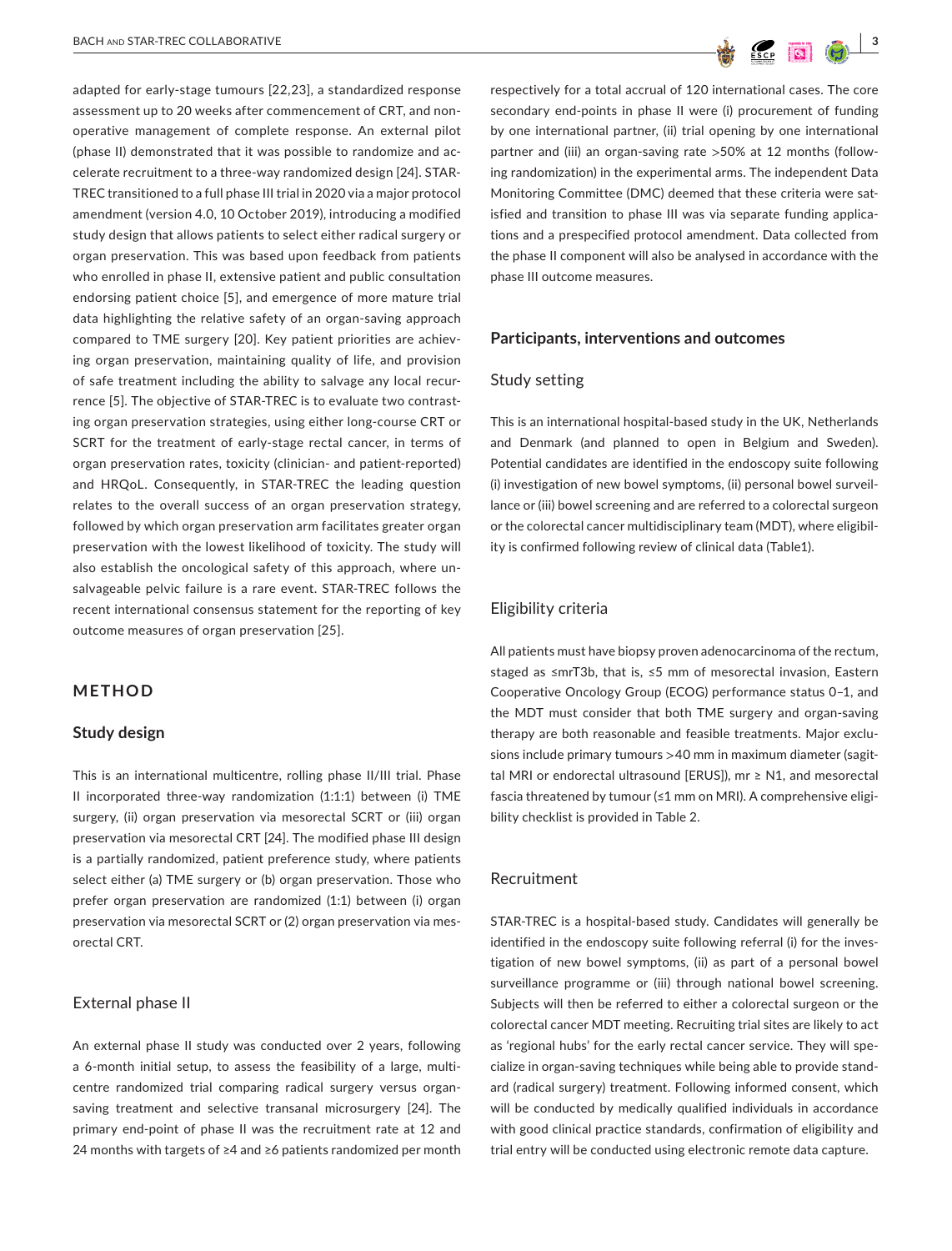**TABLE 1** STAR-TREC trial registration data

| Data category                                    | Information                                                                                                                                                                                                                                                                                                                                                                                                                                                                                                                                                                                                                                                                                                                                                                                                                                                                                                                                                                                                                                                                                                                                                                                                                                                                                                                                                                                                                   |
|--------------------------------------------------|-------------------------------------------------------------------------------------------------------------------------------------------------------------------------------------------------------------------------------------------------------------------------------------------------------------------------------------------------------------------------------------------------------------------------------------------------------------------------------------------------------------------------------------------------------------------------------------------------------------------------------------------------------------------------------------------------------------------------------------------------------------------------------------------------------------------------------------------------------------------------------------------------------------------------------------------------------------------------------------------------------------------------------------------------------------------------------------------------------------------------------------------------------------------------------------------------------------------------------------------------------------------------------------------------------------------------------------------------------------------------------------------------------------------------------|
| Primary registry and trial<br>identifying number | ISRCTN14240288                                                                                                                                                                                                                                                                                                                                                                                                                                                                                                                                                                                                                                                                                                                                                                                                                                                                                                                                                                                                                                                                                                                                                                                                                                                                                                                                                                                                                |
| Date of registration in<br>primary registry      | 20 October 2016                                                                                                                                                                                                                                                                                                                                                                                                                                                                                                                                                                                                                                                                                                                                                                                                                                                                                                                                                                                                                                                                                                                                                                                                                                                                                                                                                                                                               |
| Secondary identifying<br>numbers                 | EudraCT 2016-000862-49<br>ClinicalTrials.gov: NCT02945566                                                                                                                                                                                                                                                                                                                                                                                                                                                                                                                                                                                                                                                                                                                                                                                                                                                                                                                                                                                                                                                                                                                                                                                                                                                                                                                                                                     |
| Source(s) of monetary or<br>material support     | Cancer Research UK, Dutch Cancer Society, Danish Cancer Society, Against Cancer Flanders                                                                                                                                                                                                                                                                                                                                                                                                                                                                                                                                                                                                                                                                                                                                                                                                                                                                                                                                                                                                                                                                                                                                                                                                                                                                                                                                      |
| Primary sponsor                                  | University of Birmingham, Birmingham, B15 2TT, UK<br>Email: researchgovernance@contacts.bham.ac.uk                                                                                                                                                                                                                                                                                                                                                                                                                                                                                                                                                                                                                                                                                                                                                                                                                                                                                                                                                                                                                                                                                                                                                                                                                                                                                                                            |
| Secondary sponsor(s)                             |                                                                                                                                                                                                                                                                                                                                                                                                                                                                                                                                                                                                                                                                                                                                                                                                                                                                                                                                                                                                                                                                                                                                                                                                                                                                                                                                                                                                                               |
| Contact for public queries                       | STAR-TREC@Trials.bham.ac.uk                                                                                                                                                                                                                                                                                                                                                                                                                                                                                                                                                                                                                                                                                                                                                                                                                                                                                                                                                                                                                                                                                                                                                                                                                                                                                                                                                                                                   |
| Contact for scientific<br>queries                | STAR-TREC@Trials.bham.ac.uk                                                                                                                                                                                                                                                                                                                                                                                                                                                                                                                                                                                                                                                                                                                                                                                                                                                                                                                                                                                                                                                                                                                                                                                                                                                                                                                                                                                                   |
| Public title                                     | Can we Save the rectum by watchful waiting or TransAnal surgery following (chemo)Radiotherapy versus Total<br>mesorectal excision for early REctal Cancer                                                                                                                                                                                                                                                                                                                                                                                                                                                                                                                                                                                                                                                                                                                                                                                                                                                                                                                                                                                                                                                                                                                                                                                                                                                                     |
| Scientific title                                 | Can we Save the rectum by watchful waiting or TransAnal surgery following (chemo)Radiotherapy versus Total<br>mesorectal excision for early REctal Cancer                                                                                                                                                                                                                                                                                                                                                                                                                                                                                                                                                                                                                                                                                                                                                                                                                                                                                                                                                                                                                                                                                                                                                                                                                                                                     |
| Countries of recruitment                         | Current: UK, Netherlands, Denmark<br>Future: Belgium, Sweden                                                                                                                                                                                                                                                                                                                                                                                                                                                                                                                                                                                                                                                                                                                                                                                                                                                                                                                                                                                                                                                                                                                                                                                                                                                                                                                                                                  |
| Health condition(s) or<br>problem(s) studied     | Early rectal cancer                                                                                                                                                                                                                                                                                                                                                                                                                                                                                                                                                                                                                                                                                                                                                                                                                                                                                                                                                                                                                                                                                                                                                                                                                                                                                                                                                                                                           |
| Intervention(s)                                  | Randomized comparator: organ preservation with short-course radiotherapy<br>A total dose of 25 Gy in five daily fractions over a total time of 1 week, using 5 Gy per fraction                                                                                                                                                                                                                                                                                                                                                                                                                                                                                                                                                                                                                                                                                                                                                                                                                                                                                                                                                                                                                                                                                                                                                                                                                                                |
|                                                  | Randomized comparator: organ preservation with long-course chemoradiotherapy<br>A total dose of 50 Gy in 25 daily fractions over a total time of 5 weeks, using 2.0 Gy per fraction, combined with<br>capecitabine 825 mg/m <sup>2</sup> twice daily on radiotherapy days                                                                                                                                                                                                                                                                                                                                                                                                                                                                                                                                                                                                                                                                                                                                                                                                                                                                                                                                                                                                                                                                                                                                                     |
|                                                  | Non-randomized comparator: radical total mesorectal excision<br>Encompassing reconstructive (low anterior resection) and non-reconstructive (abdominoperineal excision, low<br>Hartmann's procedure) approaches                                                                                                                                                                                                                                                                                                                                                                                                                                                                                                                                                                                                                                                                                                                                                                                                                                                                                                                                                                                                                                                                                                                                                                                                               |
| Key inclusion and exclusion<br>criteria          | Ages eligible for study: $\geq 16$ years in UK, $\geq 18$ years in other countries<br>Sexes eligible for study: both<br>Accepts healthy volunteers: no                                                                                                                                                                                                                                                                                                                                                                                                                                                                                                                                                                                                                                                                                                                                                                                                                                                                                                                                                                                                                                                                                                                                                                                                                                                                        |
|                                                  | Main inclusion criteria:<br>• Biopsy proven adenocarcinoma of the rectum<br>• MRI or ERUS staged TX/T1-3b, NX/N0, MX/M0 rectal tumour<br>• The MDT determines that the following treatment options are all reasonable and feasible: (a) TME surgery, (b)<br>CRT, (c) SCRT and (d) TEM<br>• ECOG performance status 0-1<br>• Willing and able to consent                                                                                                                                                                                                                                                                                                                                                                                                                                                                                                                                                                                                                                                                                                                                                                                                                                                                                                                                                                                                                                                                       |
|                                                  | Main exclusion criteria:<br>$\bullet$ Concomitant or previous malignancies within 3 years prior to trial entry, except those that in the opinion of the<br>MDT are unlikely to relapse within 3 years or lead to death within 5 years<br>• MRI node positive (≥N1, defined by protocol guidelines)<br>• MRI extramural vascular invasion (mriEMVI) present (defined by protocol guidelines)<br>• MRI defined mucinous tumour<br>• Mesorectal fascia threatened by tumour (≤1 mm on MRI or ERUS)<br>• Maximum tumour diameter >40 mm (measured from everted edges on either sagittal MRI or ERUS examination)<br>• Anterior tumour location above the peritoneal reflection on MRI or ERUS<br>• No residual luminal tumour following endoscopic mucosal resection<br>• Prior pelvic radiotherapy<br>• Definite evidence of regional or distant metastases (M1) in the opinion of the MDT<br>• Uncontrolled cardiorespiratory comorbidity (inadequately controlled angina or myocardial infarction or<br>arrhythmia within 6 months prior to trial entry)<br>$\bullet~$ Known complete dihydropyrimidine dehydrogenase deficiency<br>• Known Gilbert's disease<br>$\bullet~$ Taking coumarin-derivative oral anticoagulants that cannot be stopped or substituted by low molecular weight heparin<br>• Taking metronidazole, phenytoin, sorivudine or its analogues, such as brivudine<br>• Women who are pregnant or lactating |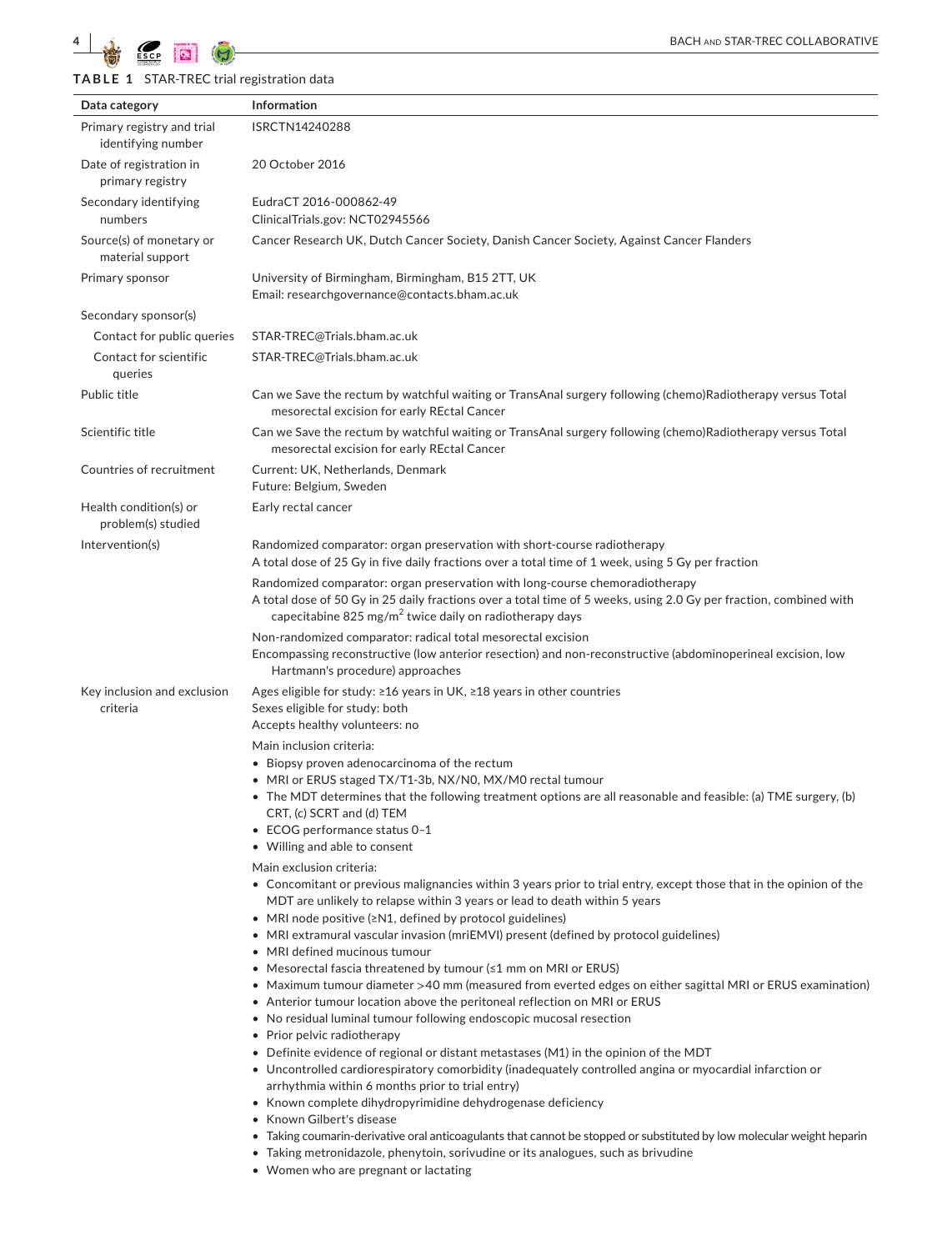#### **TABLE 1** (Continued)

| Data category           | <b>Information</b>                                                                                                                                                                                                                                                                                                                                                                                                                                  |
|-------------------------|-----------------------------------------------------------------------------------------------------------------------------------------------------------------------------------------------------------------------------------------------------------------------------------------------------------------------------------------------------------------------------------------------------------------------------------------------------|
| Study type              | Interventional                                                                                                                                                                                                                                                                                                                                                                                                                                      |
|                         | Open, parallel assignment, partially randomized intervention model<br>Patients will choose organ preservation or standard surgery. Those who prefer organ preservation will be<br>randomized 1:1 between (i) organ preservation with mesorectal CRT versus (ii) organ preservation with<br>mesorectal SCRT. Those who prefer standard surgery or have no preference will undergo standard TME<br>surgery without neoadjuvant radiotherapy treatment |
|                         | Primary purpose: treatment                                                                                                                                                                                                                                                                                                                                                                                                                          |
|                         | Rolling phase II-III                                                                                                                                                                                                                                                                                                                                                                                                                                |
| Date of first enrolment | 14 June 2017                                                                                                                                                                                                                                                                                                                                                                                                                                        |
| Target sample size      | 380 patients randomized to the organ preservation arms (CRT and SCRT)<br>Estimated 120 patients recruited to the standard surgery comparator arm                                                                                                                                                                                                                                                                                                    |
| Recruitment status      | Recruiting                                                                                                                                                                                                                                                                                                                                                                                                                                          |
| Primary outcome(s)      | See Table 3                                                                                                                                                                                                                                                                                                                                                                                                                                         |
| Key secondary outcomes  | See Table 3                                                                                                                                                                                                                                                                                                                                                                                                                                         |

Abbreviations: CRT, chemoradiotherapy; ECOG, Eastern Cooperative Oncology Group; ERUS, endorectal ultrasound; MDT, multidisciplinary team; SCRT, short-course radiotherapy; TEM, transanal endoscopic microsurgery; TME, total mesorectal excision.

#### Surgical interventions

Standard primary TME surgery may encompass both reconstructive and non-reconstructive approaches to rectal resection adhering to the principles of TME surgery. The former includes low anterior resection, the latter abdominoperineal excision or low Hartmann's procedure. Surgeons may employ either minimally invasive, open or hybrid approaches to TME surgery. The quality of surgery will be measured using a standardized histopathological assessment that grades whether surgery was performed according to the principles of TME.

Local transanal excision is performed either by TEM or an equivalent single-port transanal technique, to remove the tumour site and underlying muscularis propria en bloc, aiming for a 10 mm margin of normal mucosal tissue. A thin layer of mesorectal fat is also removed; however, the mesorectum is not extensively dissected. The specimen is pinned out in the operating room prior to fixation to facilitate accurate evaluation of margin status. It is recommended that the defect is sutured closed to promote healing.

Patients who undergo planned conversion from transanal excision to secondary TME, based upon the presence of designated high-risk histopathological features in the local excision specimen, are expected to have surgery 8–16 weeks after TEM, allowing time for post-surgical inflammation to settle.

#### (Chemo)radiotherapy interventions

Long-course CRT consists of a total dose of 50 Gy in 25 fractions, combined with capecitabine administered at a dose of 825 mg/  $\text{m}^2$  twice per day on radiotherapy days only. The protocol includes general guidelines for management of common toxicities related to capecitabine and dose reduction rules based on the relevant product information. SCRT consists of a total dose of 25 Gy in five fractions of 5 Gy, preferably on five consecutive days.

Radiotherapy for organ preservation in this group of early cancers is primarily aimed at tumour downstaging and can therefore be restricted to the peritumoural area including the primary tumour and the mesorectum. The treated mesorectal volume now corresponds to the volume that would be resected in a TME resection. Elective irradiation of lateral or presacral lymph nodes cranial to or above the mesorectal volume is thus not indicated. This results in a significant reduction of the irradiated target volume and is expected to result in less toxicity [22,23]. Detailed radiotherapy guidelines and an international quality assurance programme are employed to ensure high quality radiotherapy delivery. Timing of response assessment is calculated from the start of radiotherapy treatment, rather than on completion, to improve comparison of tumour regression between SCRT and CRT.

#### Primary outcome

The primary outcome is the proportion of patients with successful organ preservation at 30 months from the start date of CRT. Organ preservation is considered to have failed if (i) the rectum is removed, (ii) the patient develops unequivocal locoregional cancer recurrence or (iii) the patient has a stoma. Analysis of the phase III outcomes will include all the relevant patients recruited during both the phase II and phase III components of the trial (Table 3).

## Secondary outcomes

Major patient- and clinician-reported secondary outcome measures are presented in Table 3. Quality of life and HRQoL are measured using European Organization for Research and Treatment of Cancer (EORTC) Quality of Life Questionnaire (QLQ) CR29 and C30, EuroQol EQ-5D, Low Anterior Resection Syndrome (LARS) score and International Consultation on Incontinence Questionnaire Male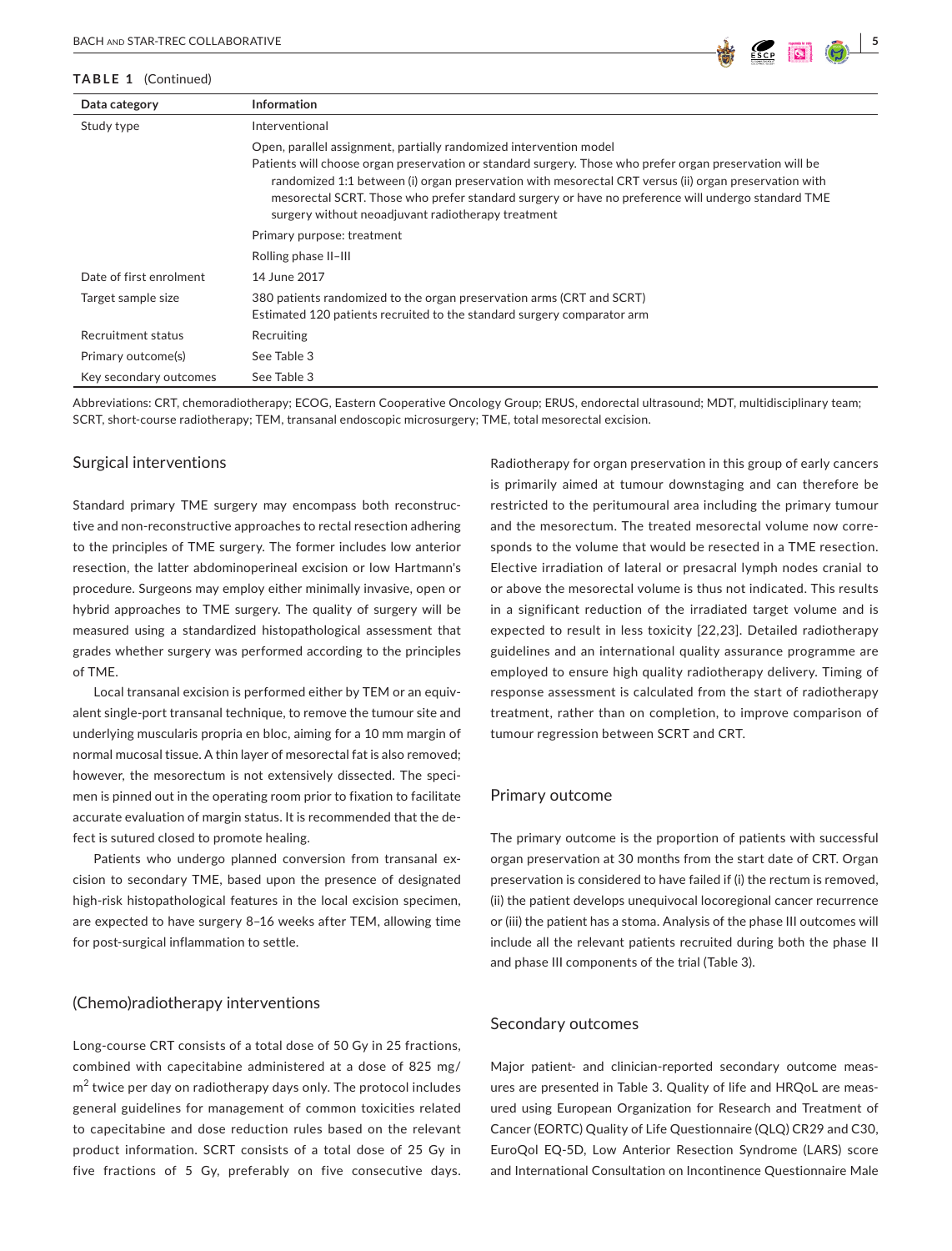**TABLE 2** Inclusion and exclusion criteria for the phase III STAR-TREC study

| Inclusion criteria                                                                       | <b>Exclusions</b>                                                                                                                                  |  |  |  |  |
|------------------------------------------------------------------------------------------|----------------------------------------------------------------------------------------------------------------------------------------------------|--|--|--|--|
| All patients                                                                             | All patients                                                                                                                                       |  |  |  |  |
| 1. Biopsy proven rectal adenocarcinoma                                                   | 1. Previous malignancy <3 years (patients may be included where<br>relapse within 3 years or death within 5 years is deemed unlikely) <sup>b</sup> |  |  |  |  |
| 2. ≤mrT3b (≤5 mm of mesorectal invasion)                                                 | 2. Unequivocal metastatic disease staged as M1                                                                                                     |  |  |  |  |
| 3. ECOG 0-1                                                                              | 3. mr $\geq N1^c$                                                                                                                                  |  |  |  |  |
| 4. MDT considers TME, CRT, SCRT, TEM are all reasonable and feasible                     | 4. mriEMVI positive <sup>c</sup>                                                                                                                   |  |  |  |  |
| 5. Willing and able to provide informed consent                                          | 5. MRI defined mucinous tumour                                                                                                                     |  |  |  |  |
|                                                                                          | 6. Mesorectal fascia threatened by tumour (≤1 mm on MRI)                                                                                           |  |  |  |  |
| Only organ preservation: female of childbearing potential                                | 7. Maximum tumour diameter > 40 mm (MRI or ERUS)                                                                                                   |  |  |  |  |
| 1. Negative pregnancy test within 7 days of study entry                                  | 8. Tumour situated anteriorly above peritoneal reflection (MRI or<br>ERUS)                                                                         |  |  |  |  |
| 2. Agree to use medically approved contraception <sup>a</sup>                            | 9. No residual macroscopic tumour following EMR                                                                                                    |  |  |  |  |
|                                                                                          | 10. Contraindications to CRT <sup>d</sup>                                                                                                          |  |  |  |  |
| Only organ preservation: non-sterilized male with a partner of<br>childbearing potential | 11. Age 16 years (UK), <18 years (other countries)                                                                                                 |  |  |  |  |
| 1. Agree to use medically approved contraception <sup>a</sup>                            |                                                                                                                                                    |  |  |  |  |

Abbreviations: CRT, chemoradiotherapy; ECOG, Eastern Cooperative Oncology Group; EMR, endoscopic mucosal resection; ERUS, endorectal ultrasound; MDT, multidisciplinary team; mriEMVI, MRI extramural vascular invasion; SCRT, short-course radiotherapy; TEM, transanal endoscopic microsurgery; TME, total mesorectal excision.

<sup>a</sup> From trial entry until 6 months after the end of study treatment.

<sup>b</sup>In the opinion of the MDT.

c Defined by protocol guidelines.

<sup>d</sup>Previous pelvic radiotherapy, uncontrolled cardiorespiratory comorbidity, known complete dihydropyrimidine dehydrogenase deficiency, known Gilbert's disease (hyperbilirubinaemia), taking coumarin-derivative anticoagulants (e.g., warfarin) that cannot be discontinued at least 7 days prior to starting treatment or substituted by low molecular weight heparin, taking phenytoin or sorivudine or its chemically related analogues such as brivudine within 4 weeks of trial entry, taking metronidazole at study entry, pregnant or lactating women, history of severe and unexpected reactions to fluoropyrimidine therapy.

Lower Urinary Tract Symptoms Module (ICIQ-MLUTS)/International Consultation on Incontinence Questionnaire Female Lower Urinary Tract Symptoms Module (ICIQ-FLUTS) at 12 and 24 months compared to baseline.

#### Participant timeline

In the modified phase III design patients can select either (a) TME surgery or (b) organ preservation. Those who prefer organ preservation are randomized (1:1) between (i) organ preservation via mesorectal SCRT or (ii) organ preservation via mesorectal CRT (Figure 1). In the two organ-saving arms, response assessment will take place at 11–13 weeks from the start of CRT and again at 16–20 weeks from the start; this determines the next treatment step. Initial composite assessment at 11–13 weeks using MRI and endoscopy identifies a small proportion of cases where radiotherapy has had little impact on tumour dimensions so patients can convert to TME surgery. Individuals whose tumours demonstrate a satisfactory response at this time point will be examined once again at 16–20 weeks by endoscopy to determine if they achieved complete clinical response (cCR). The protocol defines cCR as a flat white scar, with no evidence of mucosal tumour, mucosal ulceration or submucosal swelling (see Appendices S1–S4). It is anticipated that this interval between assessments will allow for additional tumour regression and resolution of acute radiotherapy reactions, facilitating more precise diagnosis of cCR. Active surveillance will be performed in the case of a cCR, while patients with partial response will usually progress to local transanal excision unless the clinical team believe that TME is more appropriate. All patients are expected to be assigned to one of the three treatment groups by week 20: (a) non-operative management; (b) local transanal excision; or (c) conversion to TME surgery. Histopathological assessment will identify high-risk features in TEM specimens following SCRT or CRT that predict future local failure. These are margin involved by adenocarcinoma (R1 ≤1 mm), primary tumour stage ≥ypT2 or ypN+ (occasional lymph nodes are retrieved). Patients who exhibit one high-risk feature are strongly recommended to consider conversion to TME, while two or more high-risk features prompt a very strong recommendation.

#### Follow-up schedules

Patients who select organ preservation commit to regular endoscopic and MRI examination of the rectum, quarterly in the first year and at least 6 monthly thereafter to 3 years. Full surveillance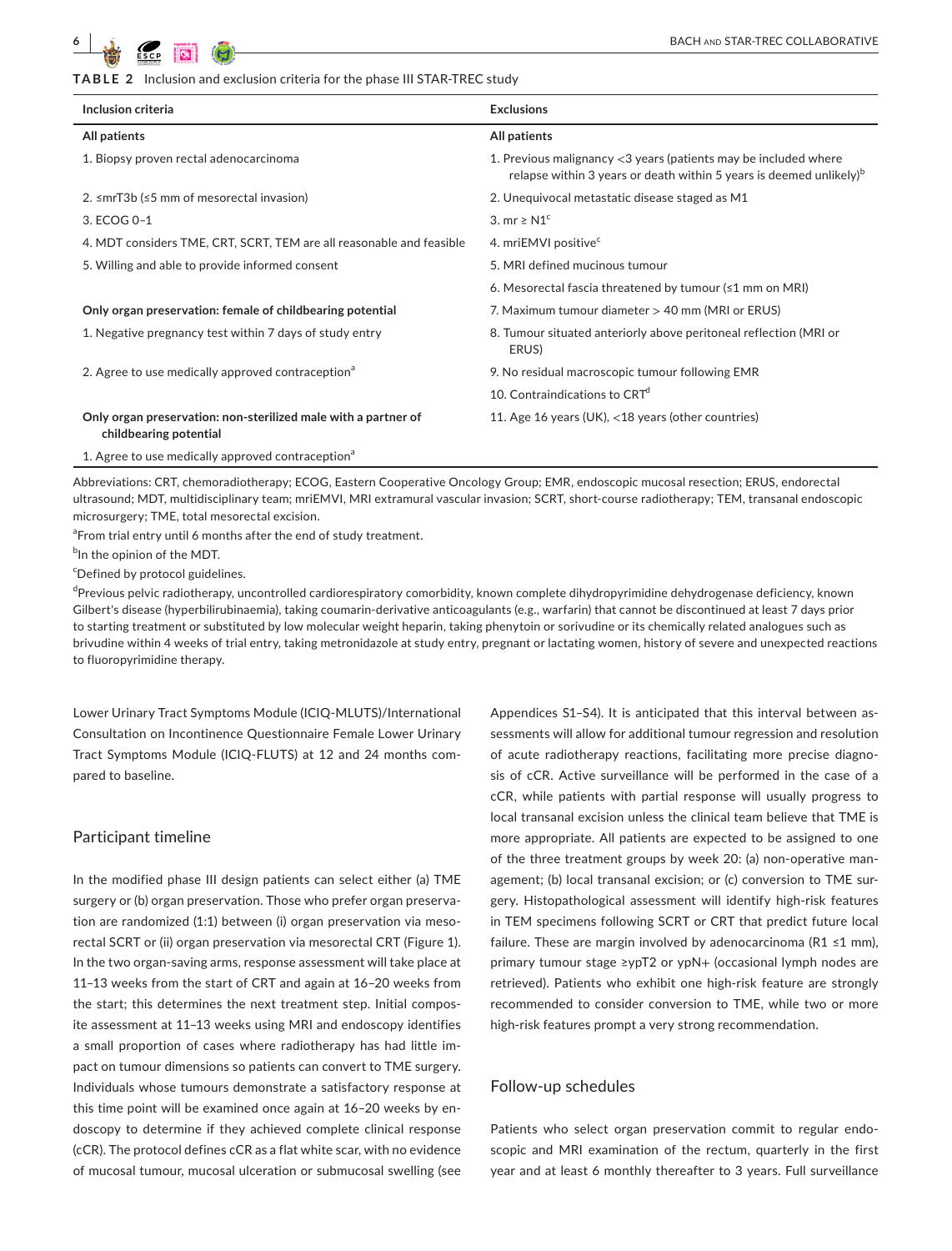#### **TABLE 3** Summary of primary and secondary end-points for the STAR-TREC study (phase III)



| Randomized comparison between organ-preserving strategies                                                                          | Analysis incorporating standard<br>surgery comparator |  |  |
|------------------------------------------------------------------------------------------------------------------------------------|-------------------------------------------------------|--|--|
| Primary end-point                                                                                                                  |                                                       |  |  |
| Proportion of patients with successful organ preservation at 30 months from the start date of (chemo)<br>radiotherapy <sup>a</sup> | No                                                    |  |  |
| Patient-reported secondary outcomes <sup>b</sup>                                                                                   |                                                       |  |  |
| Symptomatic toxicity                                                                                                               | Yes                                                   |  |  |
| Health-related quality of life                                                                                                     | Yes                                                   |  |  |
| Health economics                                                                                                                   | Yes                                                   |  |  |
| Treatment decision regret <sup>c</sup>                                                                                             | Yes                                                   |  |  |
| Clinician-reported secondary outcomes                                                                                              |                                                       |  |  |
| Acute treatment-related toxicity up to 30 days following completion of (chemo)radiotherapy or primary<br>surgery                   | Yes                                                   |  |  |
| Proportion of patients with complete responsed                                                                                     | No                                                    |  |  |
| Proportion of patients who have transanal local excision                                                                           | No                                                    |  |  |
| Time to event of organ loss; length of time from the start date of trial treatment until TME surgery                               | No                                                    |  |  |
| Non-regrowth pelvic tumour control to 36 months <sup>e</sup>                                                                       | Yes                                                   |  |  |
| Metastasis-free survival to 36 months <sup>t</sup>                                                                                 | Yes                                                   |  |  |
| Non-regrowth disease-free survival to 36 months <sup>g</sup>                                                                       | Yes                                                   |  |  |
| Overall survival to 60 monthsh                                                                                                     | Yes                                                   |  |  |
| Exploratory cftDNA biomarker studies                                                                                               |                                                       |  |  |
| Retrospective sensitivity and specificity analysis to evaluate CR                                                                  | No                                                    |  |  |
| Retrospective sensitivity and specificity analysis to evaluate relapse                                                             | No                                                    |  |  |

Abbreviations: cftDNA, circulating free tumour DNA; CR, complete response; TME, total mesorectal excision.

<sup>a</sup>Organ preservation is considered to have failed if (i) the rectum is removed, (ii) the patient develops unequivocal locoregional cancer recurrence or (iii) the patient has a stoma.

b Measured using European Organization for Research and Treatment of Cancer (EORTC) Quality of Life Questionnaire (QLQ) CR29 and C30, EuroQol EQ-5D, Low Anterior Resection Syndrome score and International Consultation on Incontinence Questionnaire Male Lower Urinary Tract Symptoms Module (ICIQ-MLUTS)/International Consultation on Incontinence Questionnaire Female Lower Urinary Tract Symptoms Module (ICIQ-FLUTS) at 12 and 24 months compared to baseline.

<sup>c</sup>Measured using the validated decision regret scale questionnaire at 24 months.

 $^{\text{d}}$ Complete response is defined by the presence of all the following criteria: (i) satisfactorily passed first (11–13 week) clinical assessment with no evidence of tumour progression, (ii) endoscopy at 16–20 weeks shows no evidence of mucosal tumour, mucosal ulceration or submucosal swelling but only a flat, white scar remains  $\pm$  telangiectasia, and (iii) there is no palpable tumour upon digital rectal examination.

e Defined as the length of time from the start date of trial treatment or date of initial surgery until death (any cause) or development of unequivocal pelvic recurrence but not including patients who preferred organ preservation and developed local regrowth which was resected with clear margins using standard TME surgery.

f Defined as the length of time from the start date of trial treatment or date of initial surgery until death (any cause) or detection of distant metastasis. g Defined as the length of time from the start date of trial treatment or date of initial surgery until death (any cause), detection of local pelvic recurrence or distant metastasis but not including patients who developed local regrowth which was resected with clear margins using standard TME surgery.

h Defined as the length of time from the start date of trial treatment or date of initial surgery until death (any cause).

details for both organ preservation and TME surgery are provided in Table 4.

# Sample size

In a comparison of two active treatments, the goal of the analysis is to identify whether either is superior. As the difference between two active treatments may be relatively small, conventional statistical significance ( $P < 0.05$ ) is not an appropriate criterion because important differences may not be statistically significant [26]. Using only significant differences to establish the superiority of an intervention also increases the risk of substantially exaggerating the treatment effect as significance will only occur where, by chance, the estimated treatment effect is large. Instead, we will use Bayesian methods to estimate the probability that each treatment is superior, as well as providing estimates of the treatment effect and its uncertainty. There is no fixed threshold for regarding a treatment as sufficiently likely to be superior that it should be adopted in preference to the alternative, because this is a clinical judgement that will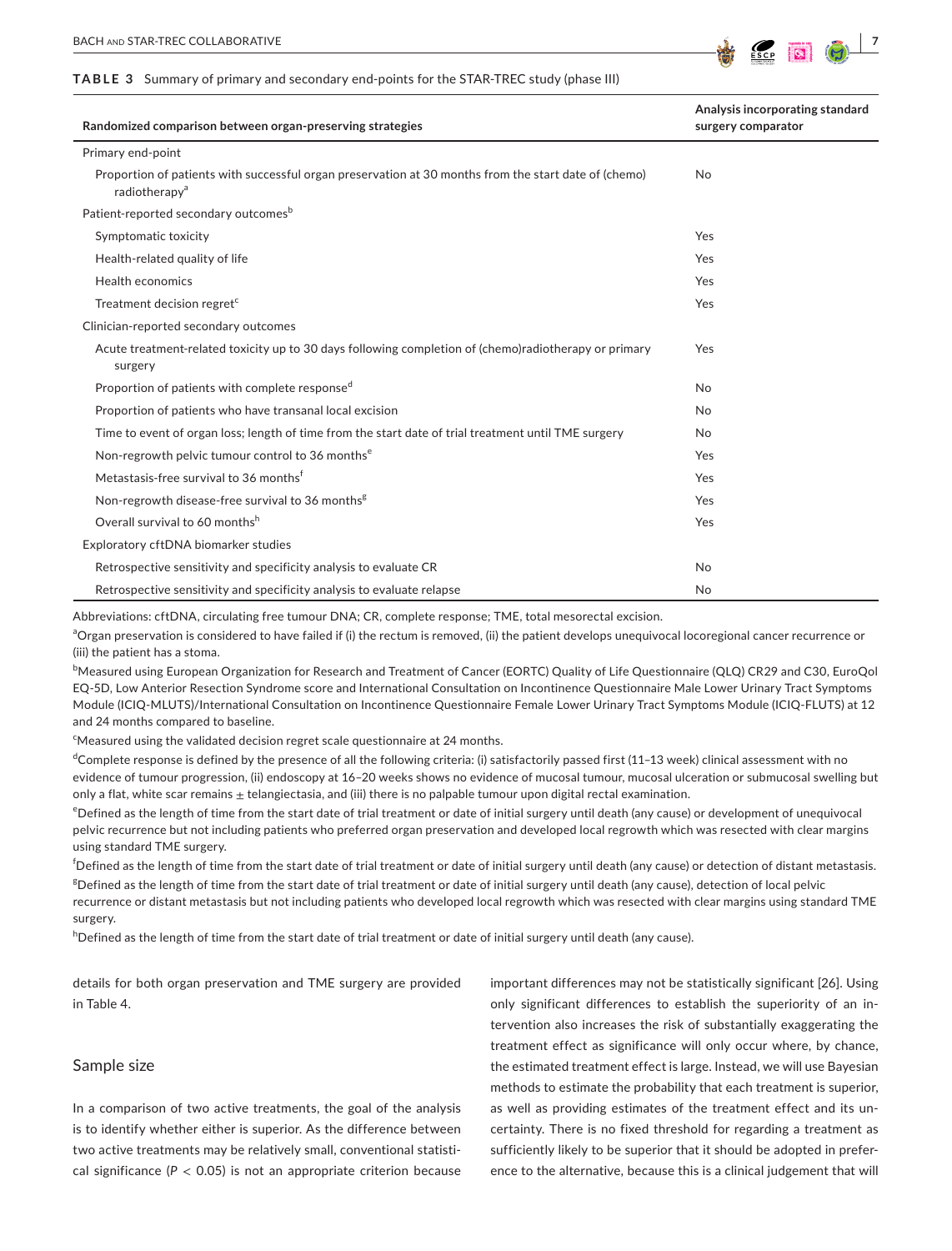

depend on other effects of the intervention and patient characteristics. We have set the timescale for recruitment to the phase III study at 4 years, which is acceptable to the clinical community, and the organ preservation sample size achievable within this is expected to be 380 (including 80 patients randomized to organ-preserving treatments from phase II). The expected incidence of the primary outcome is approximately 60%, and we predict that a 10% difference between treatment arms will be regarded as clinically important, while smaller differences are unlikely to promote therapy change due to the presence of established geo-regional practices relating to the use of CRT versus SCRT. A sample size of 380 allowing for an 8% dropout yields 350 evaluable cases, which our simulations have shown would have a probability of around 80%, or higher, of correctly identifying the superior treatment, irrespective of whichever is better, if the true difference is 10%. If the organ preservation rate turns out to be higher than anticipated (70% or 80%), the probability of detecting a 10% improvement remains over 85%. In all cases, the probability of identifying the wrong treatment as superior is very low (less than 1%). It is estimated that an additional 120 TME cases will be recruited to the partially randomized TME reference group, comprising 40 cases randomized to TME in phase II and a further 80 non-randomized cases recruited in phase III.

#### Translational substudy

Biomarker research is exploratory and will investigate the potential future role of circulating free tumour DNA (cftDNA) associated with the persistence of tumour tissue to direct or support decisions to escalate medical or surgical therapy. Six sets of blood samples are collected from organ preservation patients explicitly consenting to this optional substudy at baseline, second response assessment, completion of treatment (6 months) and during follow-up (12, 18, 24 months) using vials shipped without processing. Retrospective sensitivity and specificity analysis will evaluate the utility of cftDNA measurement for initial response assessment, that is, partial versus complete response, and also for patient follow-up, to facilitate early identification of cancer regrowth or relapse. Primary tumour tissue taken before and after radiotherapy will also be collected.

#### **Assignment of interventions**

Randomization will be achieved by a remote central web-based service based at the Cancer Research (UK) Clinical Trials Unit (CRCTU), Birmingham. Randomization will use a minimization procedure with the following variables: mriT stage (≤T3a and T3b) and country of recruitment. STAR-TREC is an open-label study and neither patients nor site teams are masked to treatment allocation. To avoid any possibility of the treatment allocation becoming too predictable, a random factor was included within the algorithm whereby for a proportion of the allocations true randomization is implemented.

#### **Data collection, management and analysis**

Data collection is carried out using patient notes, case report forms and validated quality of life questionnaires (EORTC QLQ-C30, EORTC QLQ-CR29, EuroQoL EQ-5D-3L, ICIQ-MLUTS, ICIQ-FLUTS, LARS score, decision regret scale). From June 2021 all data except patient questionnaires are entered onto an electronic case report form (by a member of the site staff). Regular data quality checks will be performed as per the Quality Management Plan. All data are handled in accordance with the Data Protection Act and General Data Protection Regulation. Data backups are stored in secure fireproof locations and test restorations are performed on a regular basis. After completion of the trial all essential trial documentation and source documents (e.g., signed informed consent forms, investigator site files, pharmacy file, participants' hospital notes, copies of case report forms etc.) are securely retained for at least 25 years.

#### Statistical methods

Full details regarding the statistical methods are given in the trials statistical analysis plan (SAP) version 1.0 dated 7 October 2021, authored by V. Homer, S. Gates, S. Bach and L. Navarro-Nuñez, available on request. An overview is given here. The analytical strategy aims to evaluate whether (a) either organ-saving strategy is superior in terms of achieving organ preservation, requirement for further surgery, treatment-related toxicity, HRQoL and other outcomes; (b) either or both organ-saving strategies lead to an acceptable rate of organ preservation of at least 50%. The primary analyses in STAR-TREC phase III will be conducted according to the intention to treat principle, where participants are analysed in the treatment group to which they were randomized, regardless of the treatment received.

A key advantage of using a Bayesian statistical approach is that it quantifies the probability of benefit, or the probability of benefit of at least a given size, for each treatment arm. Hence, even if differences were relatively small, and conventional frequentist analysis with statistical significance ( $P < 0.05$ ) would be inappropriate, the analysis can provide information that can inform clinical decisions directly about which treatment should be preferred based upon rates of non-operative management, toxicity profiles and HRQoL.

The primary analysis will be the randomized comparison of the two organ-preserving treatments using Bayesian logistic regression models, with adjustment for baseline covariates known to be related to outcomes (including severity of disease, age, sex and country of recruitment). Other dichotomized outcomes will be analysed similarly. HRQoL (and continuous outcomes) will be analysed using hierarchical repeated measures models to model each patient's trajectory through time, to account for the multiple data points per patient. Analysis of toxicity will evaluate the rate of major treatmentrelated complications in each group.

Secondary analyses will incorporate the partially randomized standard surgery comparator. This partially randomized TME surgery reference group will provide data relating to the incidence of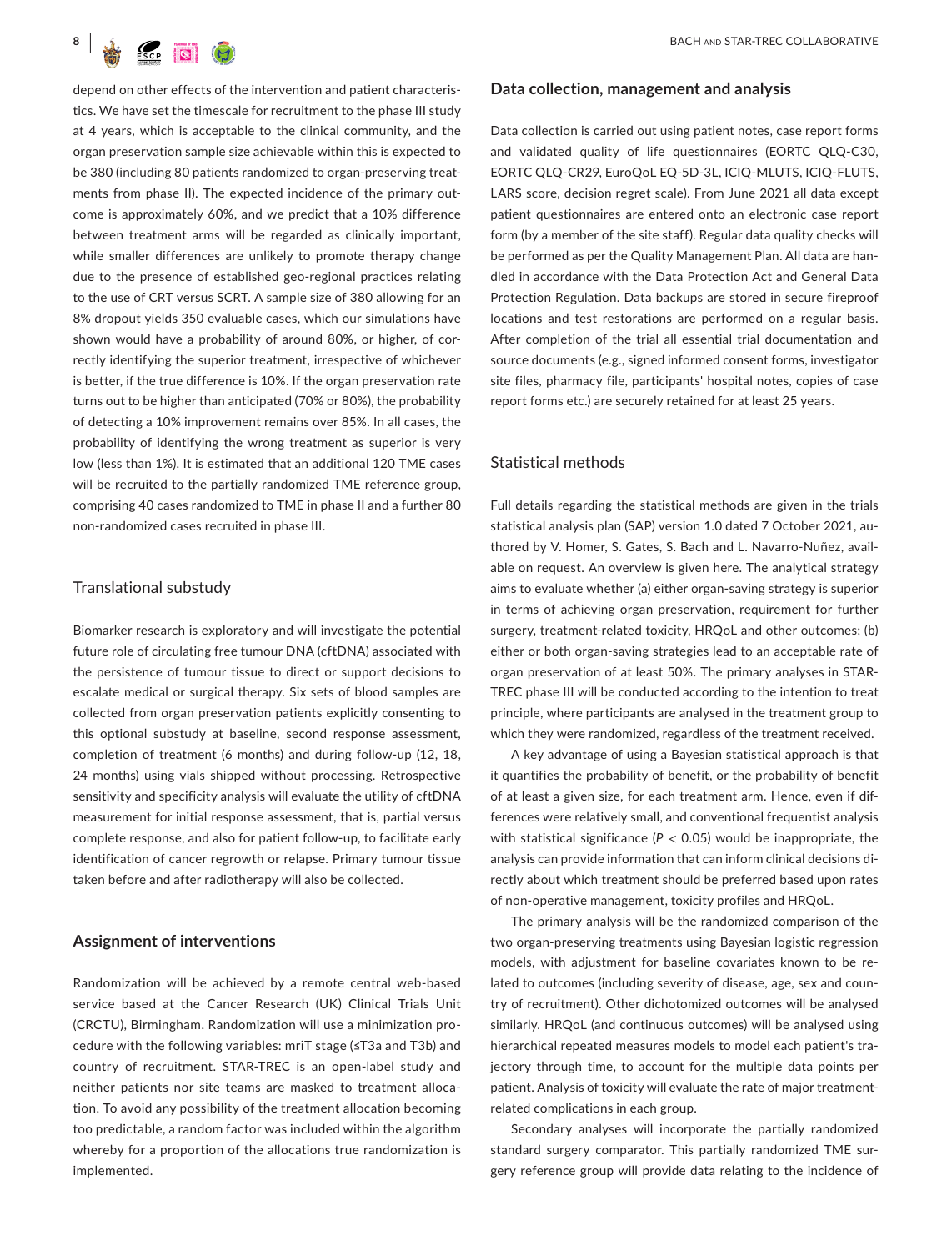

**FIGURE 1** Flowchart of the inclusion, randomization and management of the study subjects in the STAR-TREC phase III trial. APE, abdominoperineal excision; CRT, chemoradiotherapy; LAR, low anterior resection; SCRT, short-course radiation therapy; TEM, transanal endoscopic microsurgery; TME, total mesorectal excision

major treatment-related toxicity and HRQoL following TME surgery for early-stage rectal cancer, without the use of radiotherapy. Although the non-randomized analysis means that conclusions must be treated with extra caution, this analysis will provide valuable additional information for patients with early-stage rectal cancer who are balancing the risks and benefits of different treatment strategies.

In addition to the aforementioned, we will analyse the overall outcome for each patient using a patient-centred ranked composite outcome analysis which will classify each patient's overall outcome, based on mortality, organ preservation, treatment-related toxicity, need for surgery and quality of life, into an ordinal scale. The ranking of outcome categories will be determined by consensus among the investigators during the conduct of the trial and will be reviewed (and potentially modified) by a sample of clinicians and patients. The ordinal overall outcome measure will be used to compare the

randomized organ preservation groups, using ordinal regression models. The main advantages of this approach are that it is more relevant to patients because it considers patients' overall outcome, and it enables all patients' outcomes to contribute to the analysis [27,28]. This analysis will also identify to what extent patients who do not achieve organ preservation may be disadvantaged by their treatment choice compared to those who select TME surgery.

#### **Monitoring**

The University of Birmingham is the coordinating sponsor for this international study and is also the National Coordinating Centre (NCC) for the UK. The coordinating sponsor has in force a Public Liability Policy and Clinical Trials Policy which provide cover for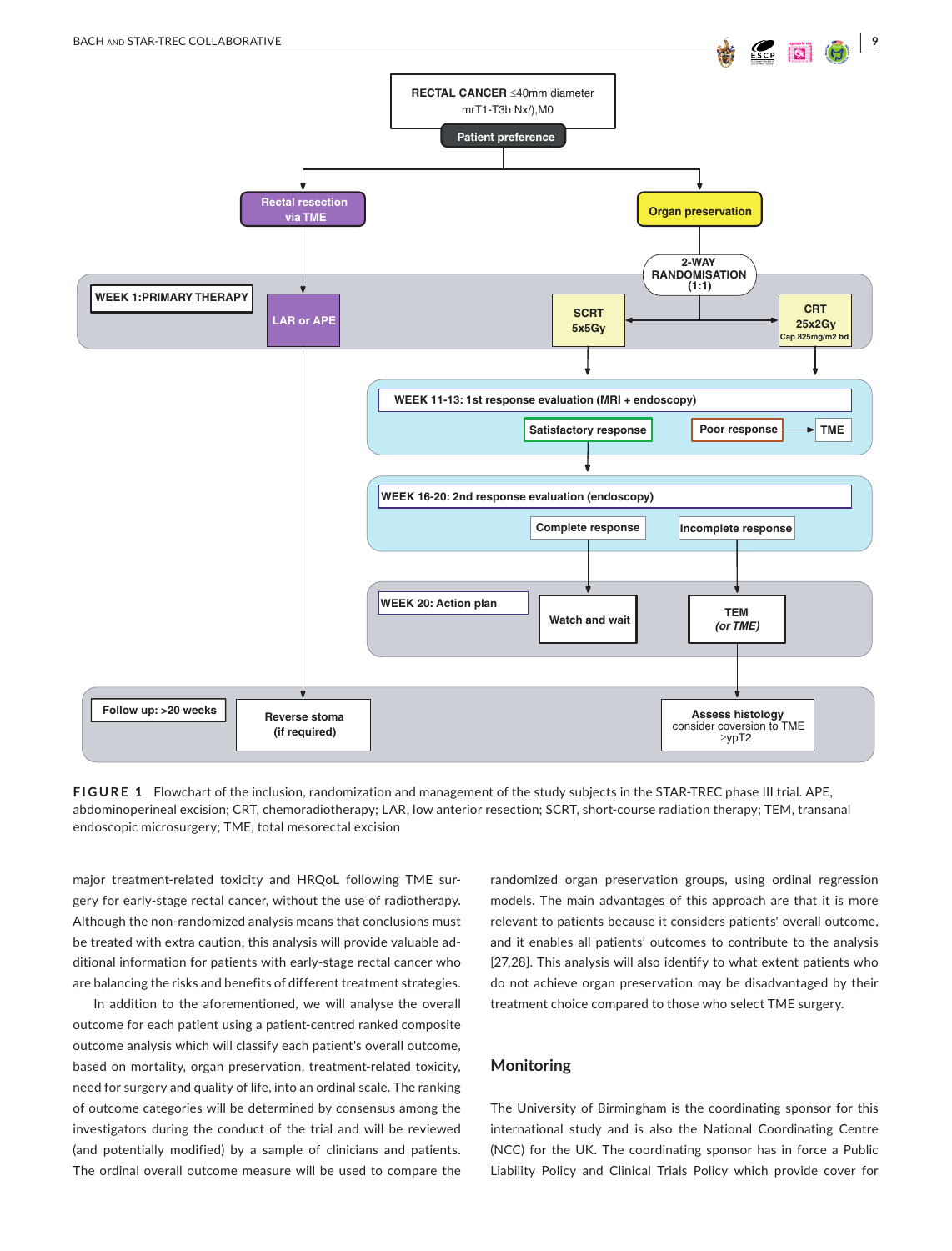**TABLE 4** Surveillance schedule for STAR-TREC phase III

|                                      | 6 months                  | 9 months     | 12 months                 | 18 months                 | 24 months | 30 months                 | 36 months |
|--------------------------------------|---------------------------|--------------|---------------------------|---------------------------|-----------|---------------------------|-----------|
| Organ preservation                   |                           |              |                           |                           |           |                           |           |
| Physical examination                 | $\times$                  | $\times$     | $\times$                  | $\times$                  | $\times$  | $\times$                  | X         |
| Colonoscopy                          |                           | $x^a$        |                           |                           |           |                           |           |
| Rectal endoscopy                     | $\times$                  | $\mathsf{x}$ | $\times$                  | $\times$                  | $\times$  | $\times$                  | $\times$  |
| CT thorax, abdomen, pelvis $(TAP)^c$ |                           |              |                           |                           | X         |                           | X         |
| MRI rectum                           | X                         | X            | $\boldsymbol{\mathsf{x}}$ | $\boldsymbol{\mathsf{x}}$ | X         | X                         | X         |
| <b>Standard TME surgery</b>          |                           |              |                           |                           |           |                           |           |
| Physical examination                 | $\boldsymbol{\mathsf{x}}$ |              | $\boldsymbol{\mathsf{X}}$ |                           | X         | $\boldsymbol{\mathsf{x}}$ | х         |
| Colonoscopy                          |                           | $x^a$        |                           |                           |           |                           |           |
| CT (TAP)                             |                           |              |                           |                           | X         |                           | X         |
| MRI rectum                           |                           |              |                           |                           | $X^b$     |                           | $x^b$     |

Abbreviations: CT, computed tomography; TME, total mesorectal excision.

<sup>a</sup>At least one colonoscopy to be performed in the first 3 years after treatment in accordance with national guidance.

<sup>b</sup>Only required if CT pelvis is not performed.

<sup>c</sup>CT pelvis optional if MRI pelvis performed at 24 and 36 months.

claims for negligent harm arising from the design or management of the research. Each country will appoint a National Coordinating Investigator and an NCC who will take national responsibility for the study and manage the trial in accordance with the trial protocol, and their standard policies and procedures. Central and site monitoring activities to ensure compliance with the protocol and applicable regulations will be conducted using a risk-based approach as documented in the trial risk assessment and quality management plan. The trial management group is composed of representatives from each NCC and the trial team at CRCTU (Table 5). They are responsible for day to day running of the trial. The collection and reporting of adverse events are in accordance with the Medicines for Human Use Clinical Trials Regulations 2004 and its subsequent amendments. Events are graded using the National Cancer Institute's Common Terminology Criteria for Adverse Events version 4.03 and also the Clavien–Dindo classification of postoperative complications [29,30]. The reporting period is from the date of commencement of the protocol-defined treatment until 30 days after the administration of the last trial treatment. The independent DMC is provided with safety data for each treatment arm, including frequency of adverse events and serious adverse events for all three arms. In conjunction with the Trials Steering Committee (TSC), the DMC will advise on the continuation or early stoppage of the trial in the unlikely event that there are concerns over harm to participants.

#### **Ethics and dissemination**

The medical ethics committees of each participating country have approved the study protocol. The UK Research Ethics Committee (REC) approval reference is 16/EM/0186. It is the responsibility of the national coordinating centre to obtain country-specific approval and the responsibility of the Principal Investigator to obtain local approval.

# **DISCUSSION**

The feasibility of organ preservation using CRT has been proven, both in the setting of locally advanced disease via the international watch and wait registry [6] and also for early-stage disease via a number of small randomized and non-randomized trials [9,10,14]. For patients with locally advanced yet resectable rectal cancer (chemo)radiation is used routinely with the primary purpose of reducing the risk of pelvic relapse following TME surgery. Development of cCR in the interval prior to surgery enables a small proportion of patients to consider the option of secondary organ preservation. Registry data suggest that individuals who achieve cCR may safely defer surgery to avoid the morbidities associated with TME and stoma formation, so maintaining anorectal function and HRQoL [6]. Treatment of early rectal cancer follows a different pathway as the majority of patients receive primary TME surgery [2] and National Institute for Health and Care Excellence (NICE) guidelines state that CRT should not be employed for earlystage rectal cancer outside of appropriate clinical trials [4], where the primary purpose is to preserve the rectum either via non-operative management or local transanal excision. This paradigm shift in the management of early rectal cancer aims to offer TME surgery only in cases deemed at high risk of local failure following CRT or where follow up detects early stages of tumour regrowth.

To date several relatively small studies evaluating primary organ preservation for early-stage rectal cancer have reported mixed results. Importantly, there is no evidence that primary organ preservation is oncologically unsafe [9–11,20], but more evidence from randomized trials is undoubtedly needed, particularly for those who relapse. Studies evaluating standard CRT and intensification of CRT to achieve organ preservation have reported problematic acute toxicities that negate the principle aim of therapy, to deliver treatment that is more tolerable than TME surgery [12–14]. TREC has recently shown that primary organ preservation therapy incorporating SCRT and TEM achieves high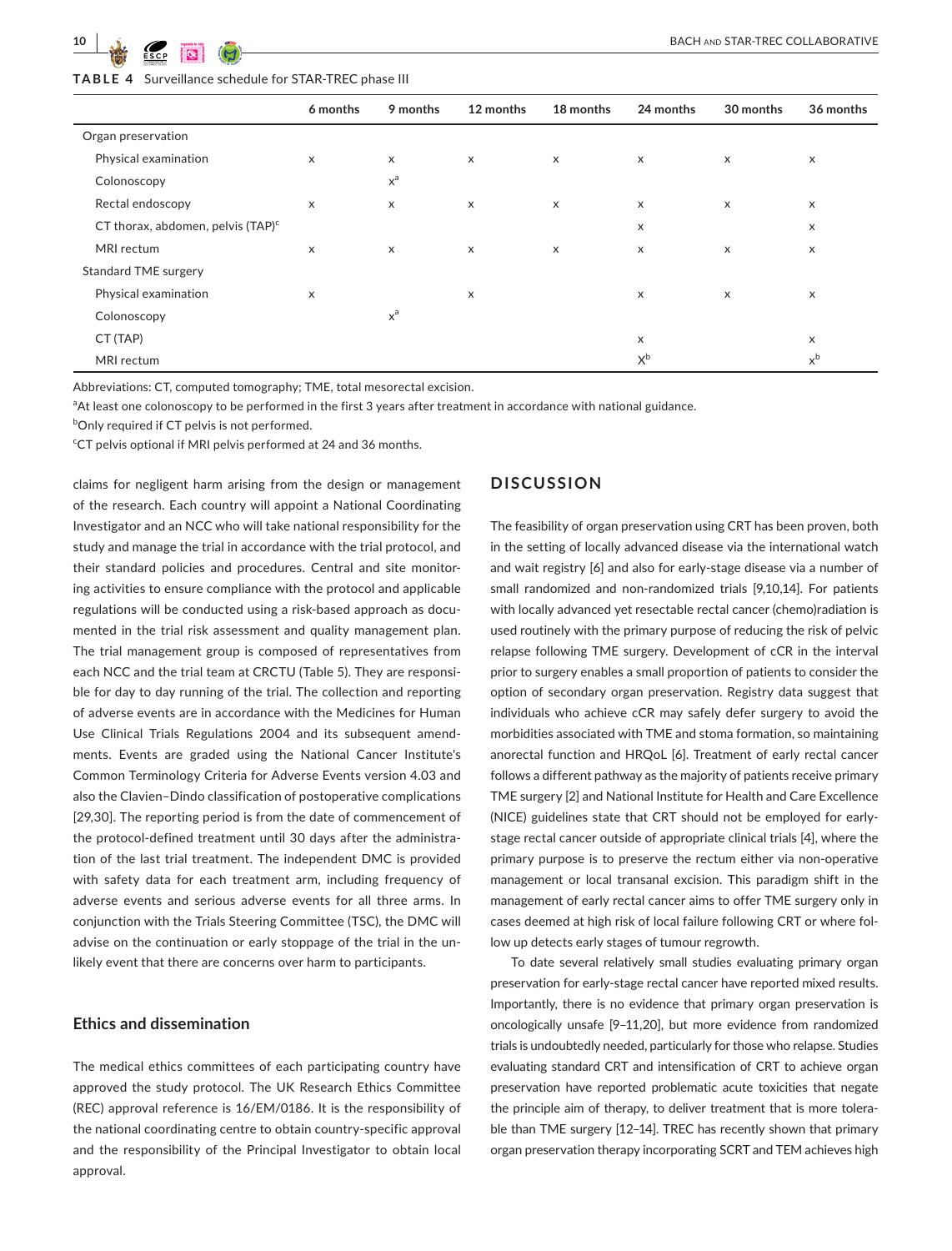#### **TABLE 5** Charter, responsibilities and membership of the STAR-TREC trial monitoring committees

| Data Monitoring Committee (DMC) |                                                                                                                                                                                                                                                                                                                                                                                                                                                                                                                                                                                                                                                                                                                                                                                                                                                                                                                               |
|---------------------------------|-------------------------------------------------------------------------------------------------------------------------------------------------------------------------------------------------------------------------------------------------------------------------------------------------------------------------------------------------------------------------------------------------------------------------------------------------------------------------------------------------------------------------------------------------------------------------------------------------------------------------------------------------------------------------------------------------------------------------------------------------------------------------------------------------------------------------------------------------------------------------------------------------------------------------------|
| Responsibilities                | The aims of the DMC are (i) to protect and serve STAR-TREC trial patients (especially in relation to safety) and to assist<br>and advise the Sponsor, via the Chief Investigator and other members of the Trial Management Group (TMG), so as to<br>protect the validity and credibility of the trial; and (ii) to safeguard the interests of participants, assess the safety and<br>efficacy of the interventions, and monitor the overall conduct of the clinical trial<br>A copy of the DMC Charter is available upon request                                                                                                                                                                                                                                                                                                                                                                                              |
| Relationships                   | During the recruitment period, interim analyses of the trial's progress including updated figures on recruitment, data quality<br>and completeness, main outcomes and safety will be supplied in strict confidence to the DMC<br>The DMC is independent of the study organizers and advisory to the Sponsor, who remains legally responsible for the<br>conduct of the trial. The DMC should make comments, requests and recommendations to the Chair of the Trials Steering<br>Committee (TSC) for consideration. The Trial Statistician should be kept informed (in strictest confidence) of any<br>discussions to ensure that appropriate records can be maintained on behalf of the Sponsor within the Trial Master File                                                                                                                                                                                                  |
| Membership                      | Professor Alex Mirnezami, Professor of Surgical Oncology at University Hospital Southampton Foundation Trust, Chair and<br>Surgical Lead<br>Dr Louise Hiller, Associate Professor at Warwick Clinical Trials Unit, University of Warwick, Statistical Lead<br>Dr Amandeep Singh Dhadda, Consultant Clinical Oncologist at Hull University Teaching Hospitals NHS Trust, Radiation<br>Oncology Lead                                                                                                                                                                                                                                                                                                                                                                                                                                                                                                                            |
| Trial Steering Committee (TSC)  |                                                                                                                                                                                                                                                                                                                                                                                                                                                                                                                                                                                                                                                                                                                                                                                                                                                                                                                               |
| Responsibilities                | The aims of the TSC are (i) to provide independent supervision and oversight of the trial on behalf of the Sponsor and<br>the Trial Funder so as to protect trial patients and the validity and credibility of the trial; (ii) to assist and provide<br>expert advice to the Chief Investigator and other members of the TMG; and (iii) to take the ultimate decision for the<br>continuation of the trial                                                                                                                                                                                                                                                                                                                                                                                                                                                                                                                    |
| Relationships                   | A copy of the TSC Charter is available upon request.<br>During the recruitment period, the TSC will monitor and supervise the progress of the trial towards its overall objectives,<br>review accrual and results of the trial, adherence to the protocol, and consider any new information of relevance to the<br>trial and the research question<br>The TSC has advisory responsibility for the continuation of the trial. The DMC will make recommendations to the TSC who<br>will in turn make recommendations to the Sponsor, via the TMG. The ultimate responsibility for the conduct of the trial,<br>however, rests with the Sponsor                                                                                                                                                                                                                                                                                  |
| Membership                      | Professor Maria A. Hawkins, Professor in Radiation Oncology, University College London–Chair and radiation oncology<br>expert<br>Marianne Grønlie Guren, Consultant in Radiation Oncology, Department of Oncology and K.G. Jebsen Colorectal Cancer<br>Research Centre, Oslo University Hospital–Radiation oncology expert<br>Mr Dale Vimalchandran, Consultant Colorectal Surgeon, Countess of Chester Hospital–Colorectal surgery expert<br>Mr Matt Lee, NIHR Clinical Lecturer in General Surgery, University of Sheffield–Colorectal surgery expert<br>Mr Chris Hurt, Senior Research Fellow in Statistics, University of Cardiff-Statistical expert<br>Mrs Ann Russell, Cancer Patient Partnership Group, Addenbrooke's Hospital-Patient representative<br>Mr Simon Bach–STAR-TREC Chief Investigator, Consultant Colorectal Surgeon, Queen Elizabeth Hospital Birmingham–<br>Sponsor representative (non-voting member) |

levels of compliance, low toxicity and high organ preservation rates with a minimal impact on patients' HRQoL compared to TME surgery [20].

Results of the TREC study support further evaluation of SCRT, as an alternative to traditional downstaging CRT, for primary organ preservation in patients with early-stage rectal cancer in STAR-TREC. STAR-TREC also introduces new measures for all patients to further reduce the impact of organ-preserving treatment, such as smaller mesorectal (only) radiotherapy fields specifically risk-adapted for early tumours. Moreover, standardized response assessment up to 20 weeks is performed to improve identification of cCR and consequently increase non-operative management. Lastly, an exploratory biomarker-driven approach is introduced to determine the feasibility of initiating surgical intervention based upon the presence of cftDNA, thereby avoiding overtreatment of cases where no residual tumour exists. Optimization of the organ preservation rate for each treatment strategy is a key area for improvement as failure of organ preservation most frequently follows conversion to TME based upon the perceived future risk of local

relapse in patients with no objective evidence of residual tumour, while salvage TME for local failure is comparatively rare [13,14,20].

In summary, STAR-TREC is an international study to evaluate the effectiveness of two contrasting CRT schedules, optimized for treatment of early-stage rectal cancer to achieve organ preservation (at 30 months). Key secondary end-points are the rate of non-operative management, patient-reported treatment-related toxicity, HRQoL and non-regrowth pelvic tumour control to 36 months. STAR-TREC also incorporates new exploratory biomarker work to develop objective evidence for escalation of surgical therapy. The trial will yield important information to guide routine management of patients with early-stage rectal cancer.

# **Protocol amendments**

STAR-TREC phase III was implemented via protocol version 4.0, 10 October 2019 (copy available upon request).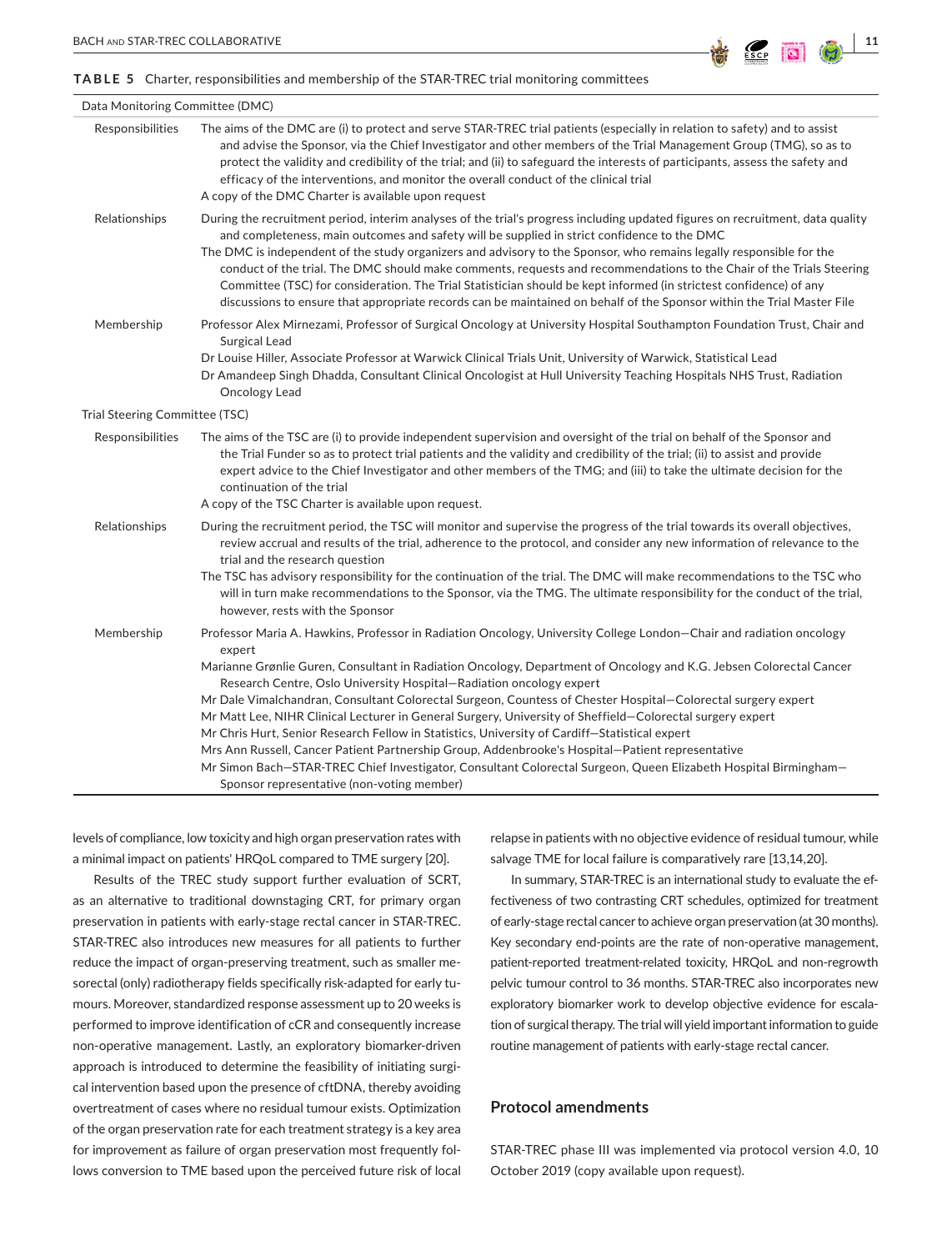

Protocol amendments which may impact the conduct of the study, potential benefit of the patient or may affect patient safety, including changes of study objectives, study design, patient population, sample sizes, study procedures or significant administrative aspects are discussed and agreed by the International Trial Management Group (TMG) composed of the Chief Investigator, NCC representatives (multidisciplinary), patient representative(s) and the CRCTU team (Trial Statistician, Trial Management Team Leader (or deputy), Trial Coordinator, Clinical Trials Monitor). Where required, the independent TSC members are also asked to comment and approve suggested protocol amendments. All substantial amendments are sent to and reviewed by the relevant REC and/or competent authority and trial funders for approval as required; amendments are distributed to sites and implemented following receipt of approvals. Trial registries are updated periodically to ensure that trial information is up to date.

#### **Consent and confidentiality**

The University of Birmingham is the Data Controller for this trial. Personal data recorded on all documents will be regarded as strictly confidential and will be handled and stored in accordance with the General Data Protection Regulation (EU) 2016/679 and the UK Data Protection Act 2018 (GDPR).

# **ACCESS TO DATA AND SPECIMENS**

Requests for access to trial data and translational biobank specimens will be considered on a case-by-case basis and approved in writing where appropriate, after formal application to the TMG and TSC. Considerations for approving access are documented in the TMG and TSC terms of reference. Following conclusion of the trial, anonymized data are likely to be added to an open access repository.

# **POST-TRIAL CARE**

Patients will revert to local standards of care.

#### **DISSEMINATION**

The results of this trial will be submitted for publication in peerreviewed journals and presentation at relevant open meetings. Closed meetings will be held after the end of each phase of the trial to allow discussion of the main results among the collaborators prior to publication. Publications will conform to the International Committee of Medical Journal Editors guidelines. When manuscripts are submitted, the corresponding author will specify the name of the STAR-TREC group, and clearly identify the group members who can

take credit and responsibility for the work as authors. The results of the trial will also be published on a clinical trials registry, and a lay summary made available on the Cancer Research UK website and via press outlets.

#### **AUTHOR CONTRIBUTIONS**

SPB, DSM, HdW, KLG-S, CM, FP, AG, MT, AA, NW, VH, SG, LN-N, IT each made substantial contributions to the design of this work, drafting and revising of the manuscript, and approval of the final published version; and agreement to be accountable for all aspects of the work in ensuring that questions related to the accuracy and integrity of any part of the work are appropriately investigated and resolved. NK contributed to drafting and revising the manuscript.

# **ETHICAL APPROVAL**

The authors have no relevant conflicts of interest or financial ties to disclose.

#### **CONFLICT OF INTERESTS**

No conflicts.

#### **ORCID**

*Simon P. Bach* <https://orcid.org/0000-0001-8412-7241>

#### **REFERENCES**

- 1. Ferlay J, Ervik M, Lam F, Colombet M, Mery L, Pineros M, et al. Global Cancer Observatory: Cancer Today. Lyon: International Agency for Research on Cancer; 2020. [https://gco.iarc.fr/today/](https://gco.iarc.fr/today/home) [home](https://gco.iarc.fr/today/home) (Accessed 28 July 2021).
- 2. Boyle J, Braun M, Hill J, Kuryba A, van Meulen J & Walker K et al. National bowel cancer audit: annual report; 2018. [https://www.](https://www.nboca.org.uk/content/uploads/2018/12/NBOCA-annual-report2018.pdf) [nboca.org.uk/content/uploads/2018/12/NBOCA-annual-repor](https://www.nboca.org.uk/content/uploads/2018/12/NBOCA-annual-report2018.pdf) [t2018.pdf](https://www.nboca.org.uk/content/uploads/2018/12/NBOCA-annual-report2018.pdf) (Accessed 10 March 2021).
- 3. Gollins S, Moran B, Adams R, Cunningham C, Bach S, Myint AS, et al. Association of Coloproctology of Great Britain & Ireland (ACPGBI): Guidelines for the Management of Cancer of the Colon, Rectum and Anus (2017) - Multidisciplinary Management. Colorectal Dis. 2017;19(Suppl 1):37–66.
- 4. NICE Colorectal cancer NG151. National Institute for Health and Care Excellence. 2020. <https://www.nice.org.uk/guidance/ng151> (Accessed 10 March 2021).
- 5. McNair AG, Heywood N, Tiernan J, Verjee A, Bach SP, Fearnhead NS, et al. A national patient and public colorectal research agenda: integration of consumer perspectives in bowel disease through early consultation. Colorectal Dis. 2017;19(1):O75–85.
- 6. van der Valk MJM, Hilling DE, Bastiaannet E, Meershoek-Klein Kranenbarg E, Beets GL, Figueiredo NL, et al. Long-term outcomes of clinical complete responders after neoadjuvant treatment for rectal cancer in the International Watch & Wait Database (IWWD): an international multicentre registry study. Lancet. 2018;391(10139):2537–45.
- 7. Morino M, Risio M, Bach S, Beets-Tan R, Bujko K, Panis Y, et al. Early rectal cancer: the European Association for Endoscopic Surgery (EAES) clinical consensus conference. Surg Endosc. 2015;29(4):755–73.
- 8. Bach SP, Hill J, Monson JR, Simson JN, Lane L, Merrie A, et al. A predictive model for local recurrence after transanal endoscopic microsurgery for rectal cancer. Br J Surg. 2009;96(3):280–90.
- 9. Stijns RCH, de Graaf EJR, Punt CJA, Nagtegaal ID, Nuyttens JJME, van Meerten E, et al. Long-term oncological and functional